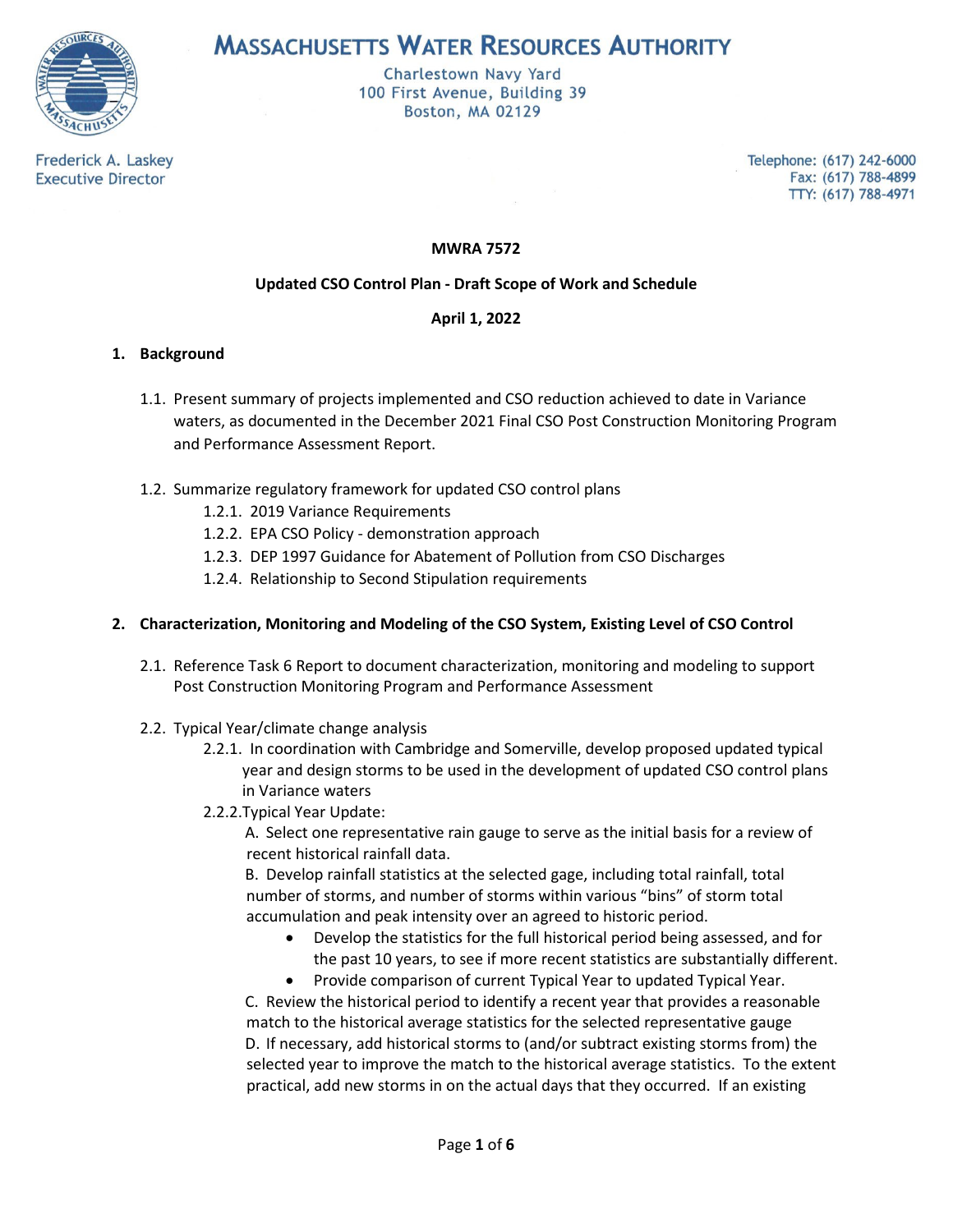

storm overlaps with a new storm to be added, shift one or the other to a different day or days within the same general season.

E. Evaluate the use of multiple rain gauges to distribute the rainfall spatially throughout the collection system.

F. Review existing projections of sea level rise and assess sensitivity of collection system performance to sea level rise. Consider adjustment of tidal elevations associated with selected Typical Year if appropriate.

- 2.2.3. Design Storm Update
	- A. For assessing levels of control greater than the Typical Year, design storms will be identified using current publications to support the development of alternatives.
- 2.2.4.Review the updated Typical Year and design storms with DEP/EPA and other stakeholders.
- 2.3. CSO elimination
	- 2.3.1. Coordinate with Cambridge and Somerville to define the criteria for CSO elimination (e.g., controlling CSOs in a specific large design storm, closing all CSOs, or other). Coordinate with DEP/EPA on criteria for CSO elimination.
- 2.4. In coordination with Cambridge and Somerville, establish system conditions to be used as a baseline for subsequent evaluations of CSO control
	- 2.4.1. Identify existing and planned projects to be included in the Baseline Conditions (this approach is analogous to the "Future Planned Conditions" baseline established for the 1997 CSO Facilities Plan and Environmental Impact Report).
	- 2.4.2. Establish basis for dry weather flows and planning horizon
- 2.5. In coordination with Cambridge and Somerville, establish a unified collection system model to be used for subsequent evaluations of CSO control
- 2.6. Using the unified model, the defined Baseline Conditions and the revised Typical Year, establish the new Baseline CSO activation frequency and volume for the CSO outfalls to the Variance waters
- 2.7. If the new Baseline CSO, stormwater, and/or boundary loadings are substantially different from the loadings documented in the 2021 Final CSO Post Construction Monitoring Program and Performance Assessment Report, run the water quality models for the Variance waters to assess attainment with water quality criteria.

#### **3. Nine Minimum Controls (NMC)**

- 3.1. Document compliance with NMC for MWRA outfalls.
	- 3.1.1. Proper operation and regular maintenance programs for the sewer system and CSO outfalls
	- 3.1.2. Maximum use of the collection system for storage
	- 3.1.3. Review and modification of pretreatment requirements to ensure that CSO impacts are minimized
	- 3.1.4. Maximization of flow to the POTW for treatment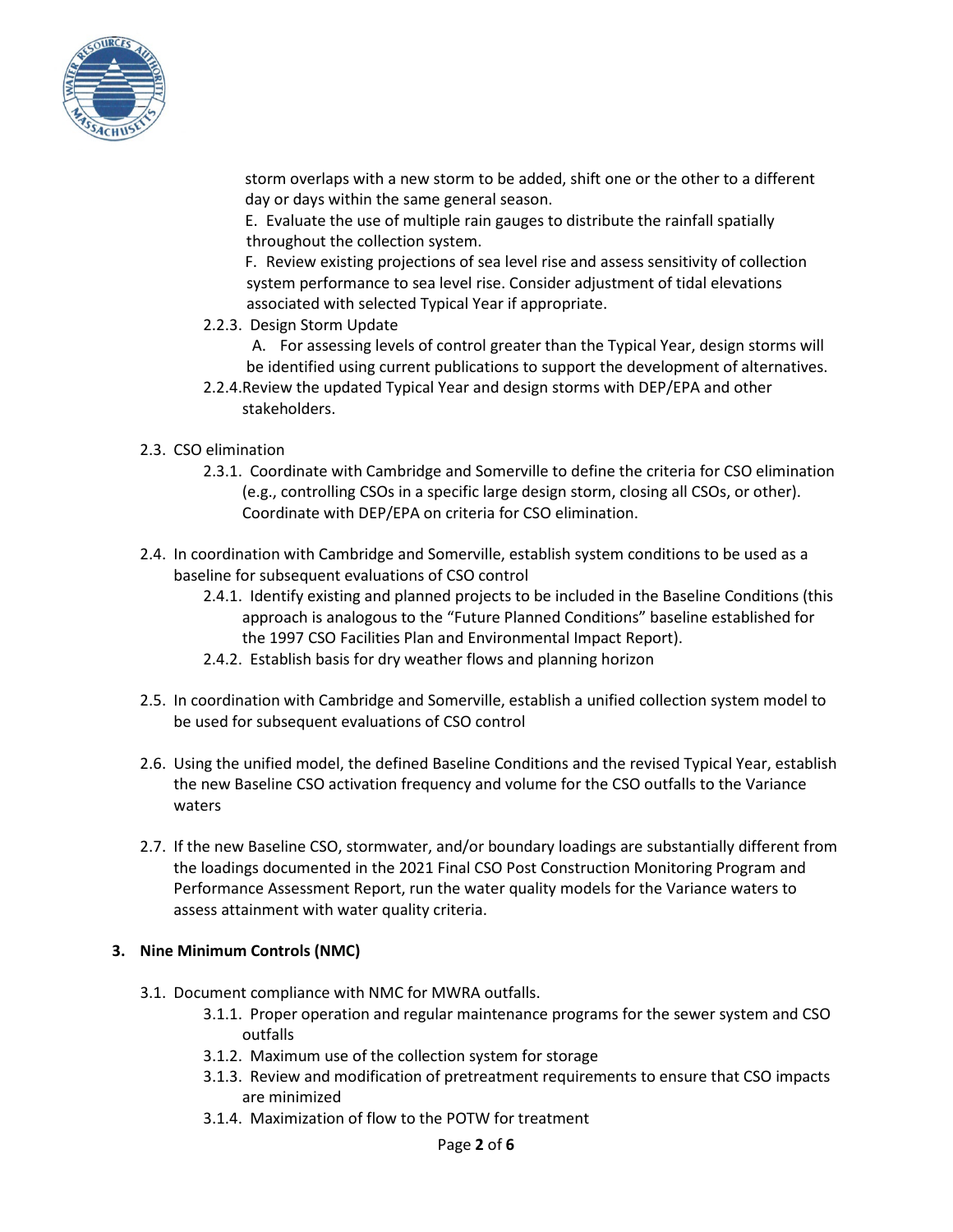

- 3.1.5. Elimination of CSOs during dry weather
- 3.1.6. Control of solid and floatable materials in CSOs
- 3.1.7. Pollution prevention programs to reduce contaminants in CSOs
- 3.1.8. Public notification to ensure that the public receives adequate notification of CSO occurrences and CSO impacts
- 3.1.9. Monitoring to effectively characterize CSO impacts and efficacy of CSO controls

## **4. Alternative Development and Evaluation**

- 4.1. Charles River outfalls (MWR010, MWR018, MWR019, MWR020, MWR023, and Cottage Farm)
	- 4.1.1. Identify Sensitive Use Areas as defined in EPA CSO Policy
	- 4.1.2. Identify Environmental Justice Communities within the watershed
	- 4.1.3. Develop Alternatives to attain additional levels of CSO control including elimination
		- A. MWR010
		- B. MWR018/MWR019/MWR020
		- C. MWR023
		- D. MWR201 (Cottage Farm CSO Facility)
			- Coordinate with Cambridge on alternatives being considered by Cambridge at CAM005 and CAM007
	- 4.1.4. Evaluate Alternatives
		- A. Develop estimated project costs
			- capital cost, annual O&M cost, and net present value
		- B. Assess CSO reduction performance using the unified collection system model described in task 2.4 and the updated typical year and larger design storms described in task 2.2.
		- C. Assess Water Quality Impacts
		- D. Run water quality model only if loading conditions are substantially different from conditions presented in the 2021 Final CSO Post Construction Monitoring Program and Performance Assessment Report.
		- E. Assess Potential Implementation Issues
			- Identify and qualitatively assess potential implementation issues such as siting limitations, utility conflicts, property acquisition needs, potential permitting requirements, impacts to Environmental Justice communities, etc.
- 4.2. Alewife/Mystic River Outfalls (MWR003 and MWR205A)
	- 4.2.1. Identify Sensitive Use Areas as defined in EPA CSO Policy
	- 4.2.2. Identify Environmental Justice Communities within the watershed
	- 4.2.3. Develop Alternatives to attain additional levels of CSO control including elimination
		- A. MWR003
			- Coordinate with Cambridge on potential impact of alternatives being considered by Cambridge and Somerville at the other Alewife Brook CSO outfalls
		- B. MWR205A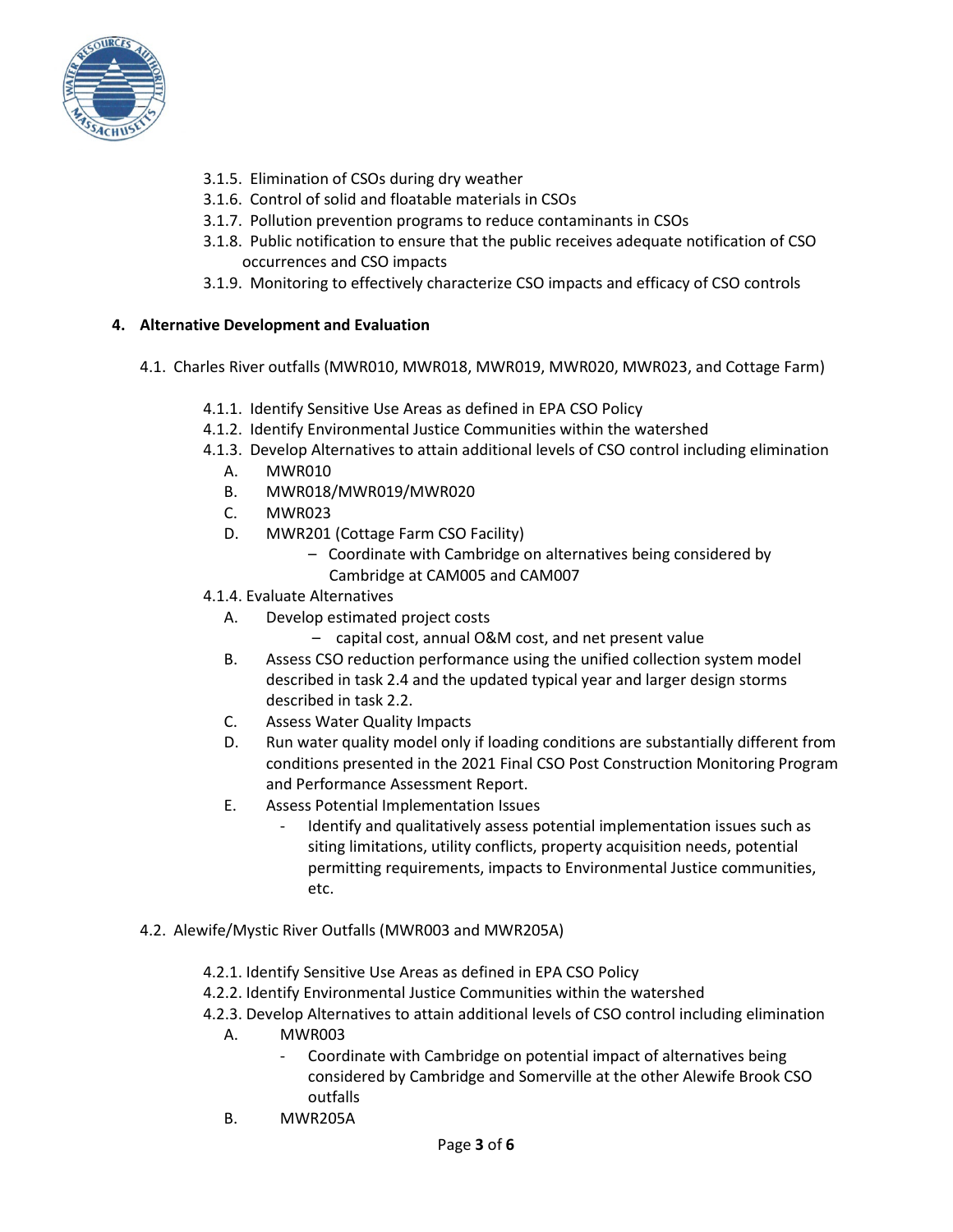

- C. Regional Alternative (MWR003 and other Alewife Outfalls) to be developed in coordination with Cambridge and Somerville
- 4.2.4.Evaluate Alternatives
	- A. Develop estimated project costs
		- capital cost, annual O&M cost, and net present value
	- B. Assess CSO reduction performance using the unified collection system model described in task 2.4 and the updated typical year and larger design storms described in task 2.2.
	- C. Assess Water Quality Impacts
		- Run water quality model only if loading conditions are substantially different from conditions presented in the 2021 Final CSO Post Construction Monitoring Program and Performance Assessment Report.
	- D. Assess Potential Implementation Issues
		- Identify and qualitatively assess potential implementation issues such as siting limitations, utility conflicts, property acquisition needs, potential permitting requirements, impacts to Environmental Justice communities etc.

## **5. Public Participation**

- 5.1. Charles River
	- 5.1.1.Public Meeting No. 1 meeting to be held to discuss updated Typical Year, large event analysis, hydraulic model updates *(Same meeting as in task 5.2.1)*
		- This public meeting will be a joint meeting with Cambridge and Somerville
	- 5.1.2.Public Meeting No. 2 meeting to be held during the development of alternatives This public meeting will be a joint meeting with Cambridge
	- 5.1.3.Public Meeting No. 3 meeting to be held after the submittal of the Draft Updated CSO Control Plan, to present the proposed recommended plan and to hear public comments on the plan
		- This public meeting will be a joint meeting with Cambridge
	- 5.1.4.Prepare responses to comments. Comments received at Meeting Nos. 1 & 2 to be incorporated in the Draft Updated CSO Control plan and comments received at meeting No. 3 to be incorporated in in the Final Updated CSO Control Plan.
- 5.2. Alewife Brook/Mystic River
	- 5.2.1.Public Meeting No. 1 meeting to be held to discuss updated Typical Year, large event analysis, hydraulic model updates *(Same meeting as in Task 5.1.1)*
		- This public meeting will be a joint meeting with Cambridge and Somerville
	- 5.2.2.Public Meeting No. 2 meeting to be held during the development of alternatives This public meeting will be a joint meeting with Cambridge and Somerville
	- 5.2.3.Public Meeting No. 3 meeting to be held after the submittal of the Draft Updated CSO Control Plan, to present the proposed recommended plan and to hear public comments on the plan
		- This public meeting will be a joint meeting with Cambridge and Somerville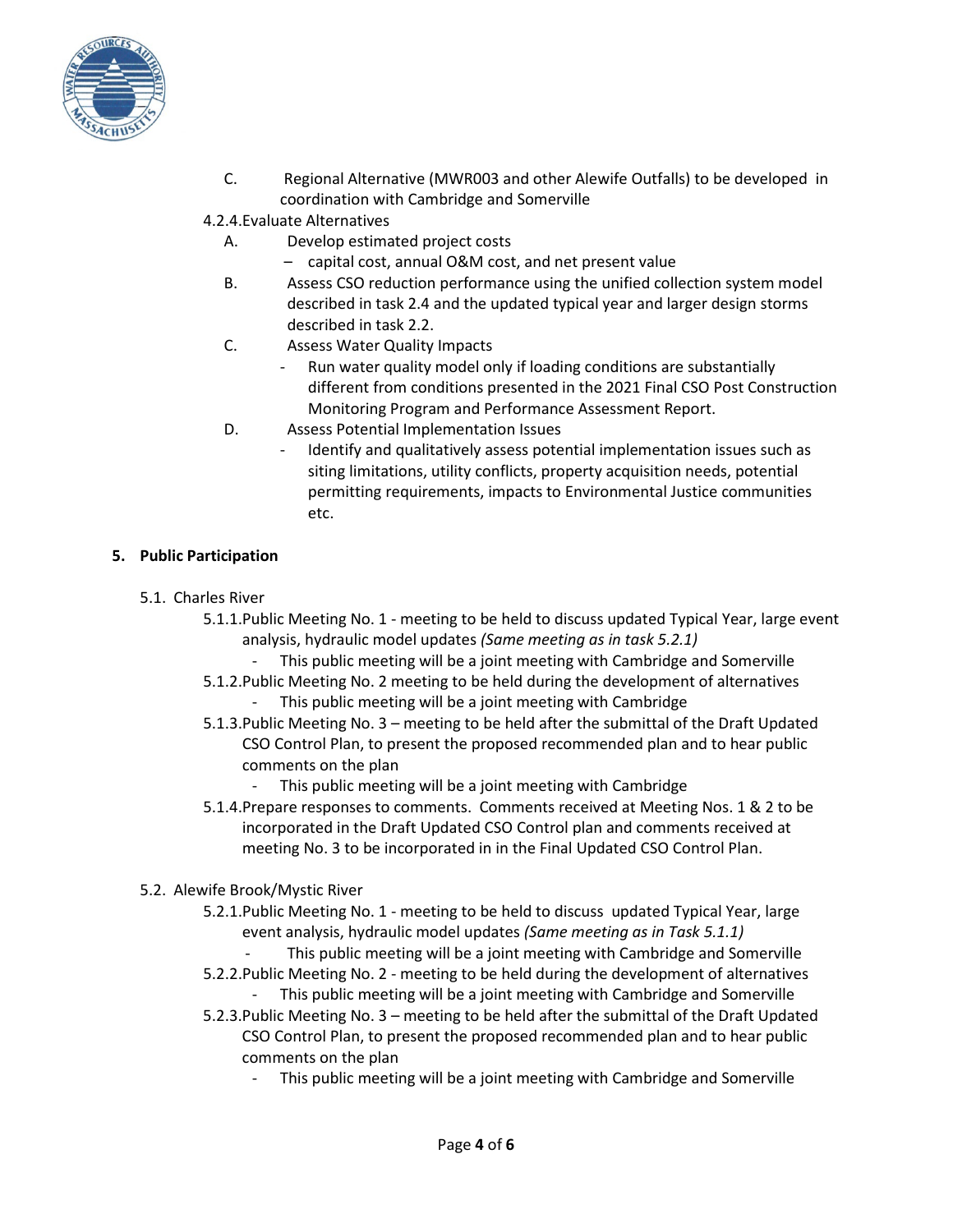

- 5.2.4.Prepare responses to comments. Comments received at Meeting Nos. 1 & 2 to be incorporated in the Draft Updated CSO Control plan and comments received at meeting No. 3 to be incorporated in in the Final Updated CSO Control Plan.
- 5.3. Conduct ad hoc meetings with watershed groups and other stake holders

## **6. Affordability Analysis**

Prepare an affordability analysis consistent with EPA's November 24, 2014 *Memorandum on Financial Capability Assessment Framework for Municipal Clean Water Act Requirements.* 

- 6.1. Collect and review relevant data
- 6.2. Confirm service area and households served
- 6.3. Confirm current and projected CWA program Costs for the MWRA
- 6.4. Develop residential indicator
- 6.5. Obtain and organize financial capability indicator information for MWRA and for each service area community
- 6.6. Develop financial capability matrix score
- 6.7. Conduct supplemental analyses
- 6.8. Prepare Draft Financial Capability Assessment
- 6.9. Prepare Final Financial Capability Assessment

#### **7. Recommended Plan and Schedule**

- 7.1. Based on cost/performance evaluations, implementation considerations, impacts to sensitive areas and Environmental Justice communities and public comments, select a recommended plan for MWRA-owned outfalls in Alewife Brook/Upper Mystic River and the Charles River
- 7.2. Summarize Recommended Plan Components, Performance, Cost and potential implementation issues
- 7.3. Prepare an Implementation Schedule based on projects included in Recommended Plan
	- Coordinate implementation schedule for MWR outfalls with implementation schedules developed by Cambridge and Somerville for CSO outfalls to the Variance waters
- 7.4. Develop an Operation and Maintenance Plan to minimize CSO impacts from recommended control facilities where CSOs will not be eliminated.